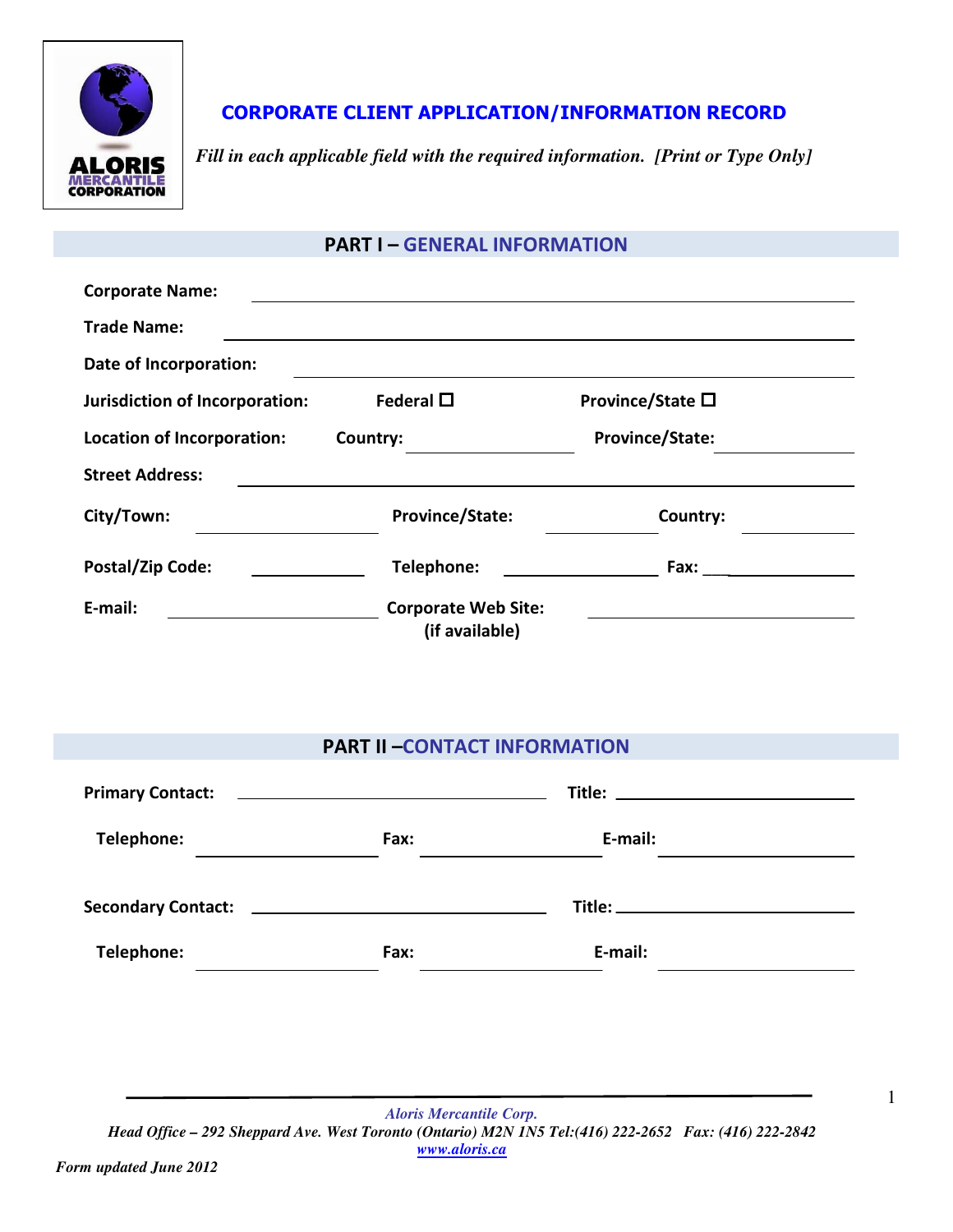## PART III –BUSINESS ACTIVITY

| <b>Type of Business:</b>                              |                                                                                                                            |        |                                                                                                                       |
|-------------------------------------------------------|----------------------------------------------------------------------------------------------------------------------------|--------|-----------------------------------------------------------------------------------------------------------------------|
|                                                       | Annual Volume of Currency Trading: National Contract of Currency Trading:                                                  |        |                                                                                                                       |
| <b>Currencies Traded:</b>                             | <u>and the contract of the contract of the contract of the contract of the contract of the contract of the contract of</u> |        |                                                                                                                       |
| <b>Nature of Transactions:</b>                        | <u> 1989 - Johann Barbara, martin amerikan basal dan berasal dan berasal dalam basal dan berasal dan berasal dan</u>       |        |                                                                                                                       |
|                                                       |                                                                                                                            |        |                                                                                                                       |
| <b>Origin of Transactions: [Check all that apply]</b> |                                                                                                                            |        |                                                                                                                       |
|                                                       | Head Office $\square$ Branch Office $\square$ Subsidiary $\square$ Home Office $\square$                                   |        |                                                                                                                       |
|                                                       | Average Frequency of Transactions: [Check one that applies]                                                                |        |                                                                                                                       |
|                                                       | $\mathsf{Daily}\ \Box$ Weekly $\Box$ Bi-Weekly $\Box$                                                                      |        | Monthly $\square$ Bi-Monthly $\square$                                                                                |
|                                                       | Quarterly $\square$ Semi-annual $\square$ Annual $\square$ Other $\square$                                                 |        |                                                                                                                       |
|                                                       |                                                                                                                            |        |                                                                                                                       |
| <b>Name of Bank:</b>                                  | <b>PART IV - PRIMARY BANKING INFORMATION</b>                                                                               |        | <u> 1989 - Johann Stoff, deutscher Stoff, der Stoff, der Stoff, der Stoff, der Stoff, der Stoff, der Stoff, der S</u> |
| <b>Address of Business Branch:</b>                    |                                                                                                                            |        | <u> 1989 - Andrea Stadt Britain, amerikansk politiker (d. 1989)</u>                                                   |
|                                                       |                                                                                                                            |        |                                                                                                                       |
| City:                                                 | Province/State: 2012 Marshall Province Province 2014                                                                       |        | Country:                                                                                                              |
|                                                       |                                                                                                                            |        |                                                                                                                       |
|                                                       | Type of Account Used to Pay Currency Exchange Charges:                                                                     |        | <u> 1989 - Andrea Station Barbara (h. 1989)</u>                                                                       |
|                                                       | Method for Settling Account: Wire Transfer □ Bank Draft □                                                                  |        | Certified Cheque □                                                                                                    |
|                                                       |                                                                                                                            |        | Other $\square$ : Specify $\blacksquare$                                                                              |
|                                                       |                                                                                                                            |        |                                                                                                                       |
| <b>Account Number:</b>                                |                                                                                                                            |        |                                                                                                                       |
| <b>Name of Account Manager:</b>                       |                                                                                                                            | Title: |                                                                                                                       |
| Telephone:                                            | Fax:                                                                                                                       |        |                                                                                                                       |
| E-mail:                                               | the control of the control of the control of the control of the control of the control of                                  |        |                                                                                                                       |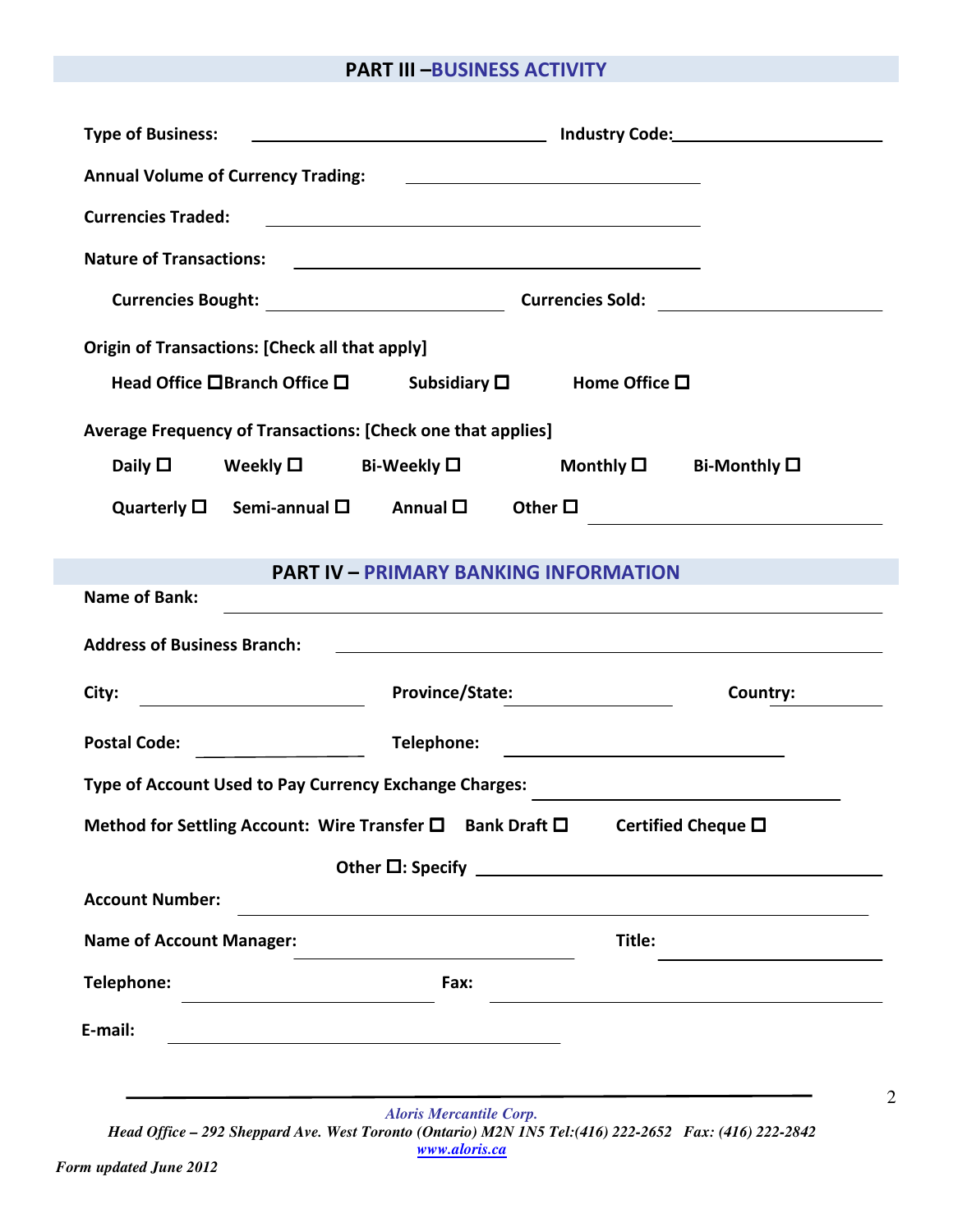# PART V – TRADE REFERENCES

| <b>Street Address:</b>                   |                           |                                                                                                                                                                                                                                      |
|------------------------------------------|---------------------------|--------------------------------------------------------------------------------------------------------------------------------------------------------------------------------------------------------------------------------------|
|                                          | City: Province/State:     |                                                                                                                                                                                                                                      |
|                                          | Country: Postal/Zip Code: | <u> 1989 - Johann Stein, marwolaethau a bhann an t-Amhair ann an t-Amhair an t-Amhair an t-Amhair an t-Amhair an </u>                                                                                                                |
|                                          |                           |                                                                                                                                                                                                                                      |
|                                          | Telephone: Fax:           |                                                                                                                                                                                                                                      |
|                                          |                           |                                                                                                                                                                                                                                      |
|                                          |                           | <b>Years of Doing Business Together:</b> New York Change of Doing Business Together:                                                                                                                                                 |
|                                          |                           | II. Company Name:                                                                                                                                                                                                                    |
| <b>Street Address:</b>                   |                           |                                                                                                                                                                                                                                      |
|                                          |                           | <u>state and the state of the state of the state of the state of the state of the state of the state of the state of the state of the state of the state of the state of the state of the state of the state of the state of the</u> |
| Country:                                 | <b>Postal/Zip Code:</b>   |                                                                                                                                                                                                                                      |
|                                          |                           |                                                                                                                                                                                                                                      |
|                                          | Telephone: Fax:           | <u>and the state of the state of the state of the state of the state of the state of the state of the state of the state of the state of the state of the state of the state of the state of the state of the state of the state</u> |
|                                          |                           |                                                                                                                                                                                                                                      |
| <b>Years of Doing Business Together:</b> |                           |                                                                                                                                                                                                                                      |
| them.                                    |                           | I authorize any of those individuals/companies listed in Parts 4 and 5 of this form to provide Aloris<br>Mercantile Corporation, or its representative, with information necessary to assist us in our dealings with                 |
| <b>Company Name:</b>                     |                           | Date:                                                                                                                                                                                                                                |
| <b>Authorized Signature:</b>             |                           | Title:                                                                                                                                                                                                                               |
|                                          |                           |                                                                                                                                                                                                                                      |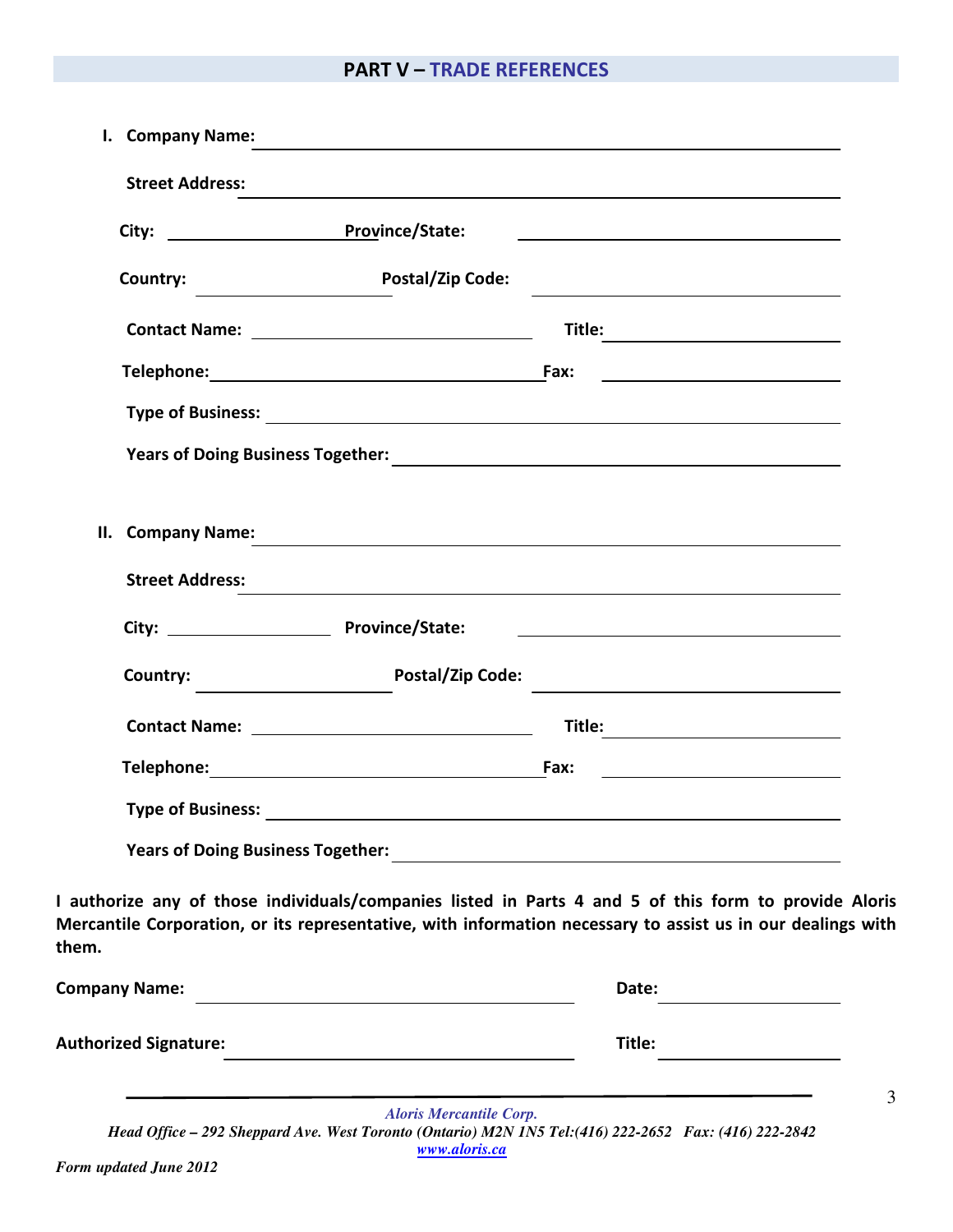### PART VI – THIRD-PARTY AFFIRMATION

I affirm that all currency exchange transactions undertaken with Aloris Mercantile are either: [Check which one applies]:

- 1. For the direct benefit of the company identified in this application;  $\square$  or
- 2. On behalf of a third-party.  $\Box$

*Form updated June 2012* 

If the second option has been checked, please complete the following declaration.

| I,                                                                                                                                                                                                                            |  | confirm that I am opening this account with Aloris |
|-------------------------------------------------------------------------------------------------------------------------------------------------------------------------------------------------------------------------------|--|----------------------------------------------------|
| Mercantile to undertake currency exchange trading on behalf of the following organization:                                                                                                                                    |  |                                                    |
| Company Name: Lawrence and the company Name: Lawrence and the company Name: Lawrence and the company Name: Lawrence and the company of the company of the company of the company of the company of the company of the company |  |                                                    |
|                                                                                                                                                                                                                               |  |                                                    |
|                                                                                                                                                                                                                               |  |                                                    |
|                                                                                                                                                                                                                               |  | City: ________________________                     |
|                                                                                                                                                                                                                               |  |                                                    |
|                                                                                                                                                                                                                               |  |                                                    |
|                                                                                                                                                                                                                               |  |                                                    |
|                                                                                                                                                                                                                               |  |                                                    |
| Nature of the relationship between the third-party and the client: The Commission of the relationship between the third-party and the client:                                                                                 |  |                                                    |
| Please sign and date this affirmation below:                                                                                                                                                                                  |  |                                                    |
|                                                                                                                                                                                                                               |  |                                                    |
|                                                                                                                                                                                                                               |  |                                                    |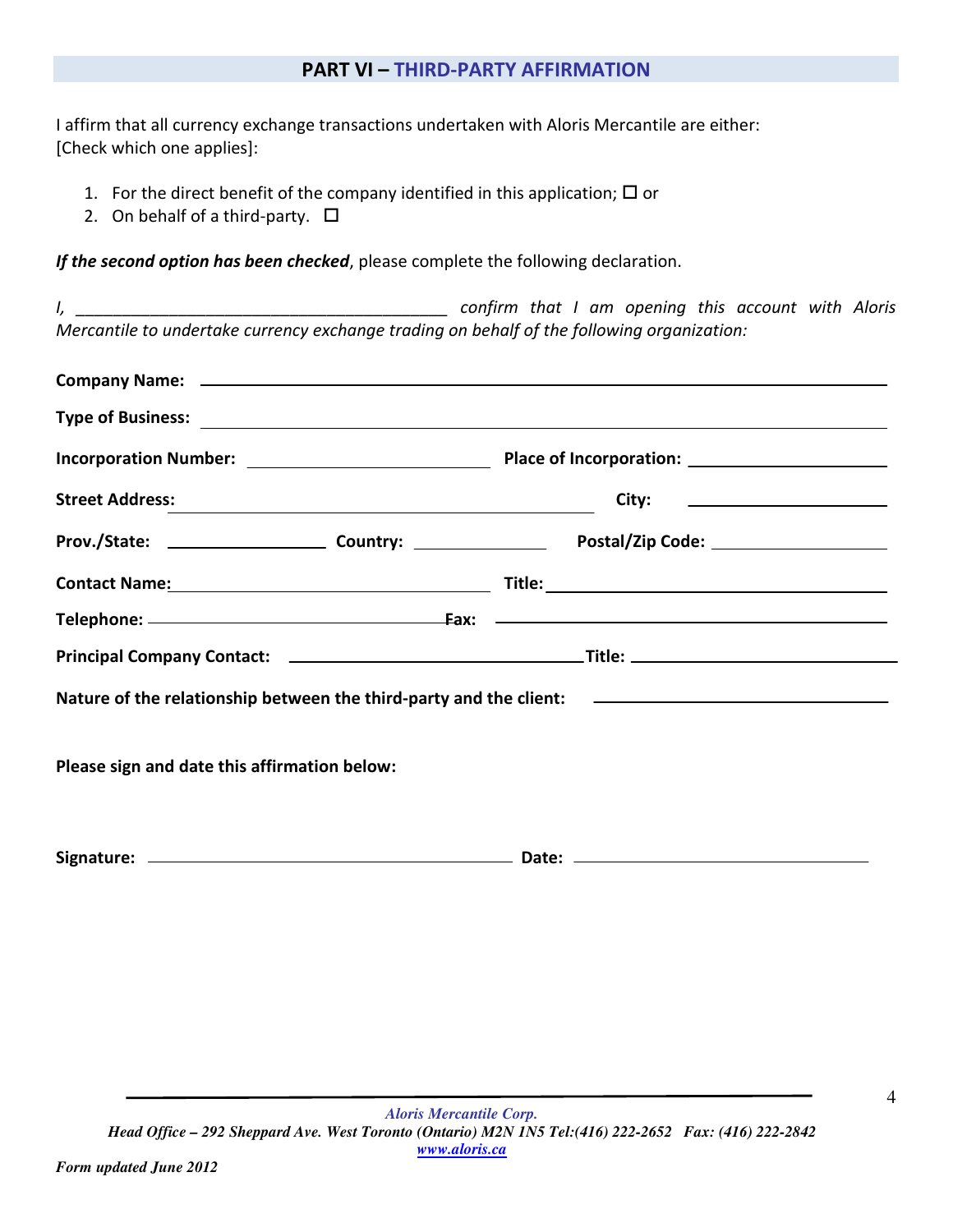### PART VII – COMPLIANCE REQUIREMENTS

Aloris Mercantile, as a currency exchange trader, is committed to maintaining compliance with Canada's Proceeds of Crime (Money Laundering) and Terrorist Financing Act. As such, we are required under that legislation to obtain from all commercial customers, regardless of country of origin, within 30 days of opening your account a copy of the following:

- □ The company Articles/Certificate of Incorporation/Partnership Agreement that confirms the existence of your company, its name and address and those sections that describe the 'power to bind' provisions in respect to all transactions with the company; as well as, the **name and** occupation of all its directors (see page 6)
- □ You are also required to confirm *all beneficial owners of the company*. This requires Aloris to collect the following information: the name, address and occupation of all persons who own or control, directly or indirectly, 25 percent or more of the shares of the corporation/entity (see page 7).
- □ Corporate clients are also required to confirm the Politically Exposed Foreign Person (PEFP) status for all directors and individuals authorized to request transactions on behalf of the corporation. (see pg. 8)
- □ Corporate clients are required to complete a *Trade Authorization Form* containing a record of the name, address, telephone number, date of birth, occupation and identification for all employees authorized to make trades/transactions on behalf of the company. All individuals authorized to make trades/transactions on behalf of the company are required to provide an original photocopy of identification which will be verified in person by an Aloris representative and kept on file for future transactions. (see pg. 9)

Please provide us with a copy of the above documents either in a hardcopy or electronic form. They can be sent to us electronically, by facsimile, or by mail. We will confirm our receipt of the documents once they have arrived.

# Thank you for your cooperation in this matter

~ Aloris Management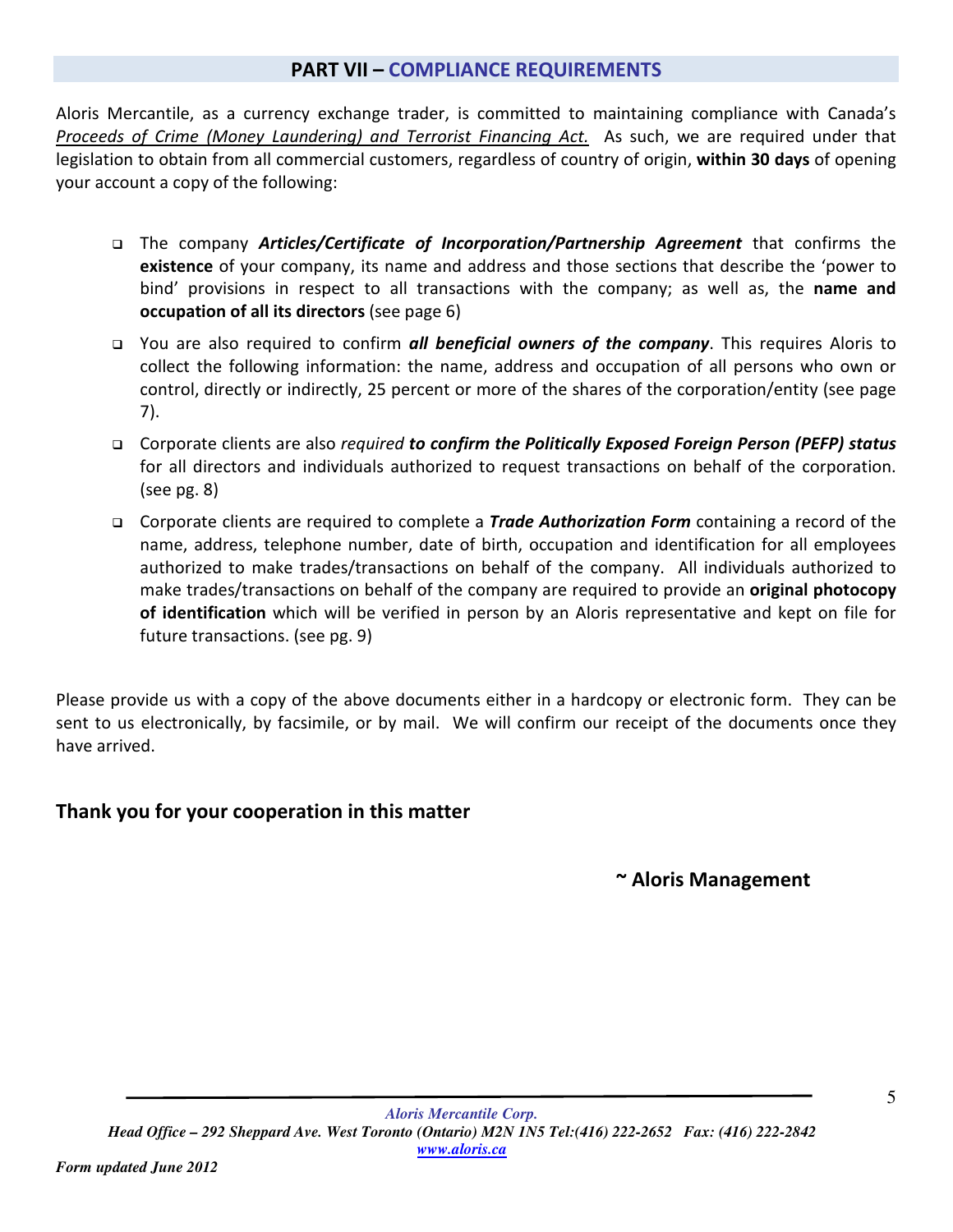#### PART VIII – COMPANY DIRECTORS

If there are more than three directors listed on the company's Articles of Incorporation, please attach a separate sheet including the name, address and occupation for each director. Please submit any additional information along with this 'Corporate Client Application Form' electronically, by facsimile, or by mail. We will confirm our receipt of these documents upon arrival.

6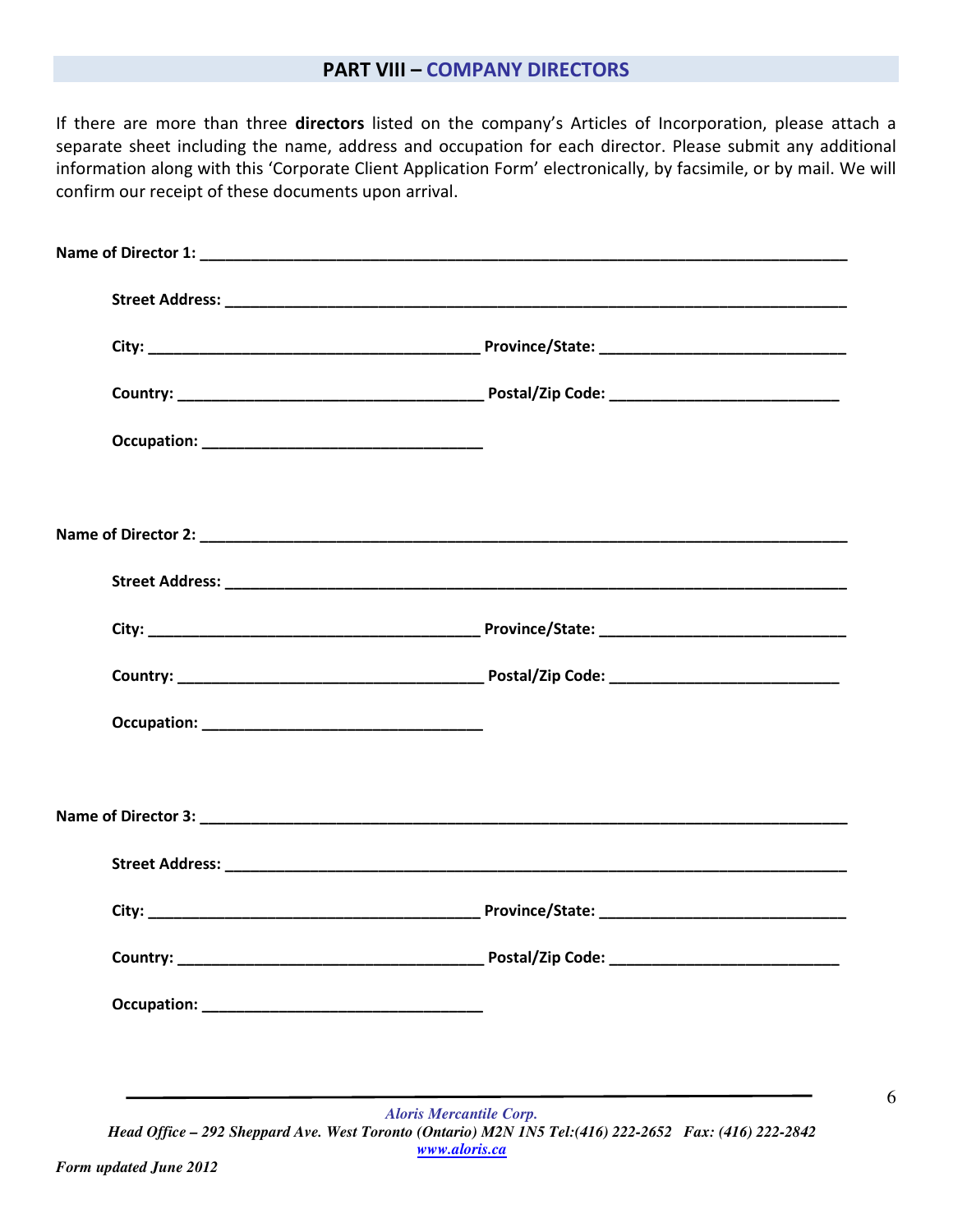#### PART IX – BENEFICIAL OWNERSHIP

Please list all the company's beneficial owners who directly or indirectly own 25% or more of the company shares in the space provided below. If there are more than three beneficial owners, please attach a separate sheet including the name, address, occupation and percentage of shares in the company for each owner. Please submit any additional information along with this 'Corporate Client Application Form' electronically, by facsimile, or by mail. We will confirm our receipt of these documents upon arrival.

| <b>Aloris Mercantile Corp.</b>                                                                                          |
|-------------------------------------------------------------------------------------------------------------------------|
| Head Office - 292 Sheppard Ave. West Toronto (Ontario) M2N 1N5 Tel: (416) 222-2652 Fax: (416) 222-2842<br>www.aloris.ca |

7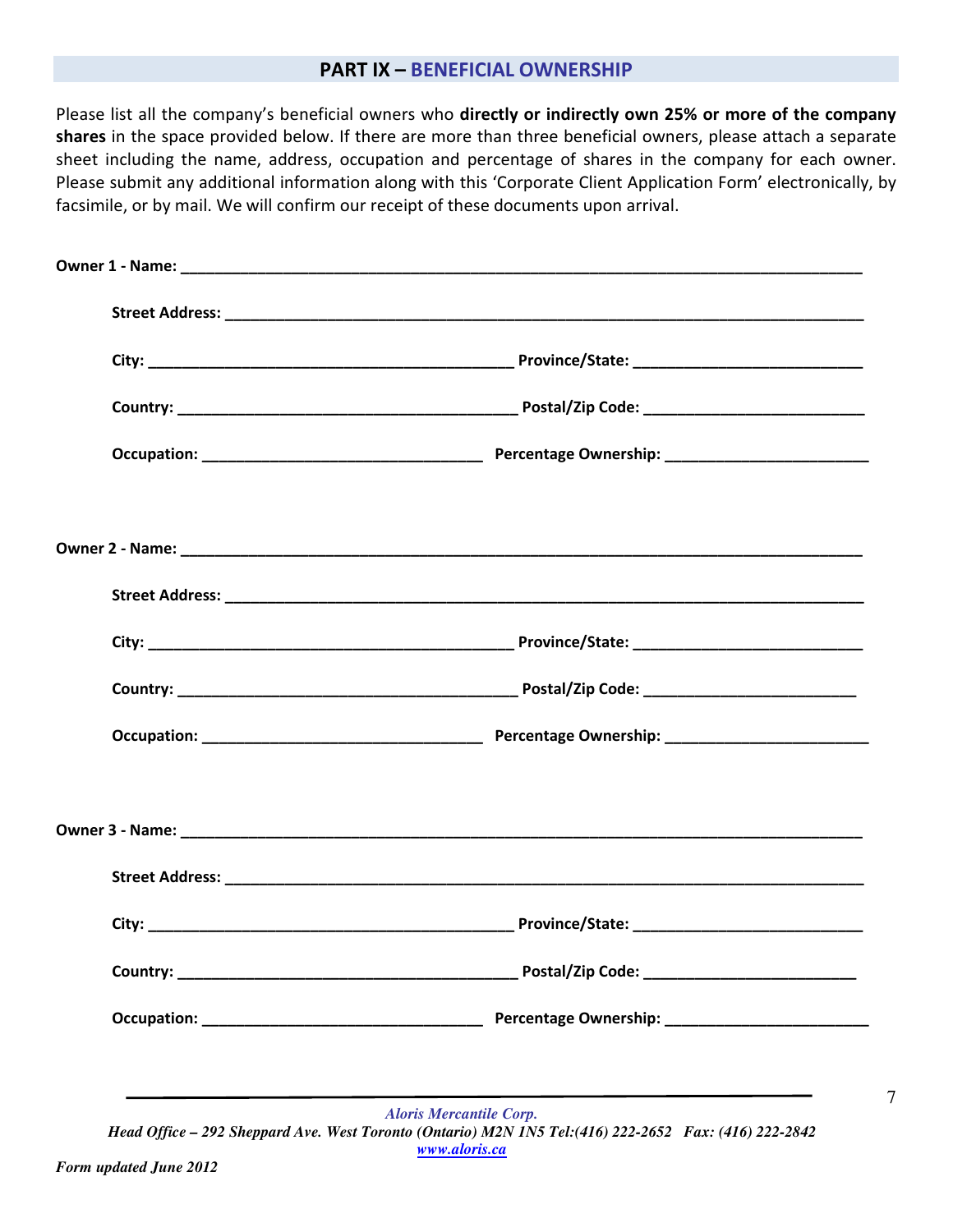#### PART X – CORPORATE RESOLUTION – AUTHORIZED INDIVIDUALS

The Directors and/or Owners of

(the "business" or "corporation") having authority to bind the business or corporation, resolve to authorize the below listed employees/individuals to trade in foreign exchange products with Aloris Mercantile Corporation on behalf of the account, granting them power to do any of the following:

- a) to buy, sell and agree to buy and sell currency.
- b) to give instructions for direction of funds purchased, including payment or remittance of funds to third parties.
- c) to deposit and withdraw from the account(s) held at Aloris Mercantile Corporation.
- d) to receive requests for additional margin and other notices from Aloris Mercantile Corporation.

| Name:                                                                                                                          | Occupation:                                       |
|--------------------------------------------------------------------------------------------------------------------------------|---------------------------------------------------|
|                                                                                                                                | <u> 1980 - Johann Barbara, martxa alemaniar a</u> |
| Name:<br><u> 1989 - Johann John Stone, markin amerikan bisa di sebagai pertama dan pertama dan pertama dan pertama dan per</u> |                                                   |
| Name:                                                                                                                          | Occupation:                                       |
|                                                                                                                                | <u> 1980 - Jan Barnett, mars et al. (b. 1980)</u> |
| Name:                                                                                                                          | Occupation:                                       |

I/we certify that the Corporation is existing and has full power and authority to enter into this agreement and take all actions recited in this resolution. Aloris Mercantile Corporation may rely on this certification in establishing and maintain accounts for the Corporation.

| <b>Signature of Director and/or Owner</b><br>Dated at: ______________________________this | (Month) | (Day)<br><b>Print Name of Director and/or Owner</b> | (Year)                                     |
|-------------------------------------------------------------------------------------------|---------|-----------------------------------------------------|--------------------------------------------|
|                                                                                           |         |                                                     |                                            |
|                                                                                           |         |                                                     |                                            |
|                                                                                           | (Month) | (Day)                                               | (Year)                                     |
|                                                                                           |         |                                                     |                                            |
| <b>Signature of Director and/or Owner</b>                                                 |         |                                                     | <b>Print Name of Director and/or Owner</b> |
| Dated at: _________________________this                                                   |         |                                                     |                                            |
|                                                                                           | (Month) | (Day)                                               | (Year)                                     |
| <b>Signature of Director and/or Owner</b>                                                 |         |                                                     | <b>Print Name of Director and/or Owner</b> |

*Aloris Mercantile Corp. Head Office – 292 Sheppard Ave. West Toronto (Ontario) M2N 1N5 Tel:(416) 222-2652 Fax: (416) 222-2842 www.aloris.ca*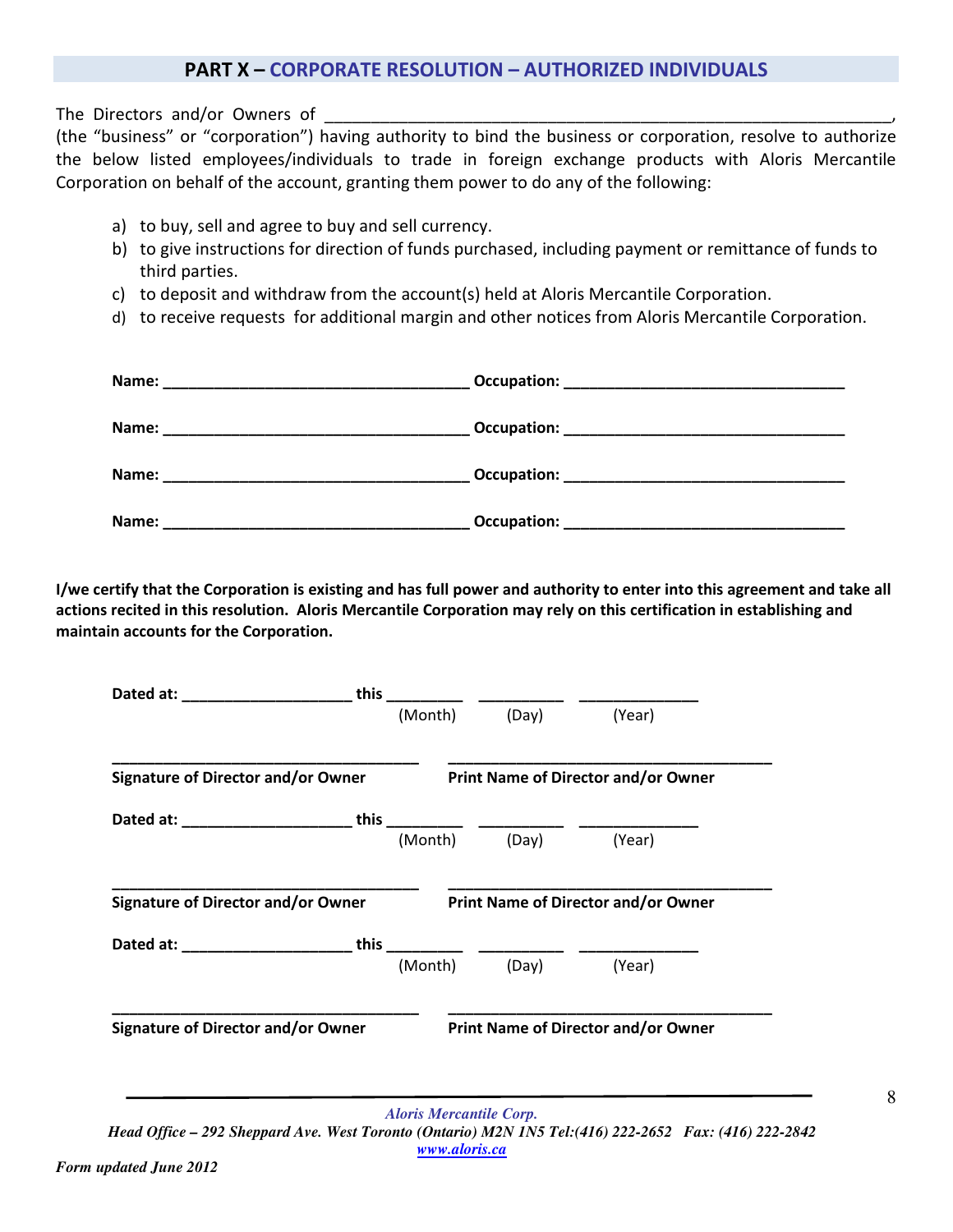#### PART XI – POLITICALLY EXPOSED FOREIGN PERSONS

Aloris Mercantile Corporation is required by law to determine if any individual acting on behalf of a corporate account is a Politically Exposed Foreign Person. The definition of a Politically Exposed Foreign Person (PEFP) is as follows:

A PEFP is an individual who holds or has held one of the following offices or positions in or on behalf of a foreign state:

- 1. head of state or head of government;
- 2. member of the executive council of government or member of a legislature;
- 3. deputy minister or equivalent rank;
- 4. ambassador or attaché or counsellor of an ambassador;
- 5. military officer with a rank of general or above;
- 6. president of a state-owned company or a state-owned bank;
- 7. head of a government agency;
- 8. judge; or
- 9. leader or president of a political party represented in a legislature.

It includes prescribed family members of such an individual. Prescribed family members include:

- The PEFP's spouse or common-law partner, or the PEFP's child
- The PEFP's mother or father
- The mother or father of the PEFP's spouse or common-law partner (mother-in-law or father-in-law)
- A child of the PEFP's mother or father (brother, sister, step-brother, step-sister)

I affirm that I have understood the definition of a PEFP, and I am one of the following: [Check which ONE applies]:

- 1. I am a Politically Exposed Foreign Person  $\Box$
- 2. I am a family member of a Politically Exposed Foreign Person  $\Box$
- 3. I am not a Politically Exposed Foreign Person

If Option #1 has been checked, please complete the following information:

Office or Position Held:

Source of funds to be used for transactions:

If Option #2 has been checked, please complete the following information:

Relationship to PEFP: \_\_\_\_\_\_\_\_\_\_\_\_\_\_\_\_\_\_\_\_\_\_\_\_\_\_\_\_\_\_\_Office or Position Held: \_\_\_\_\_\_\_\_\_\_\_\_\_\_\_\_\_\_\_\_\_

#### Please sign and date this affirmation below:

Name: (please print)

Signature: Date: Date: Date: Date: Date: Date: Date: Date: Date: Date: Date: Date: Date: Date: Date:  $\sim$  Date:  $\sim$  0.011

<u> 1980 - Johann Barn, mars ann an t-Amhain Aonaich an t-Aonaich an t-Aonaich ann an t-Aonaich ann an t-Aonaich</u>

9

*Aloris Mercantile Corp. Head Office – 292 Sheppard Ave. West Toronto (Ontario) M2N 1N5 Tel:(416) 222-2652 Fax: (416) 222-2842 www.aloris.ca*